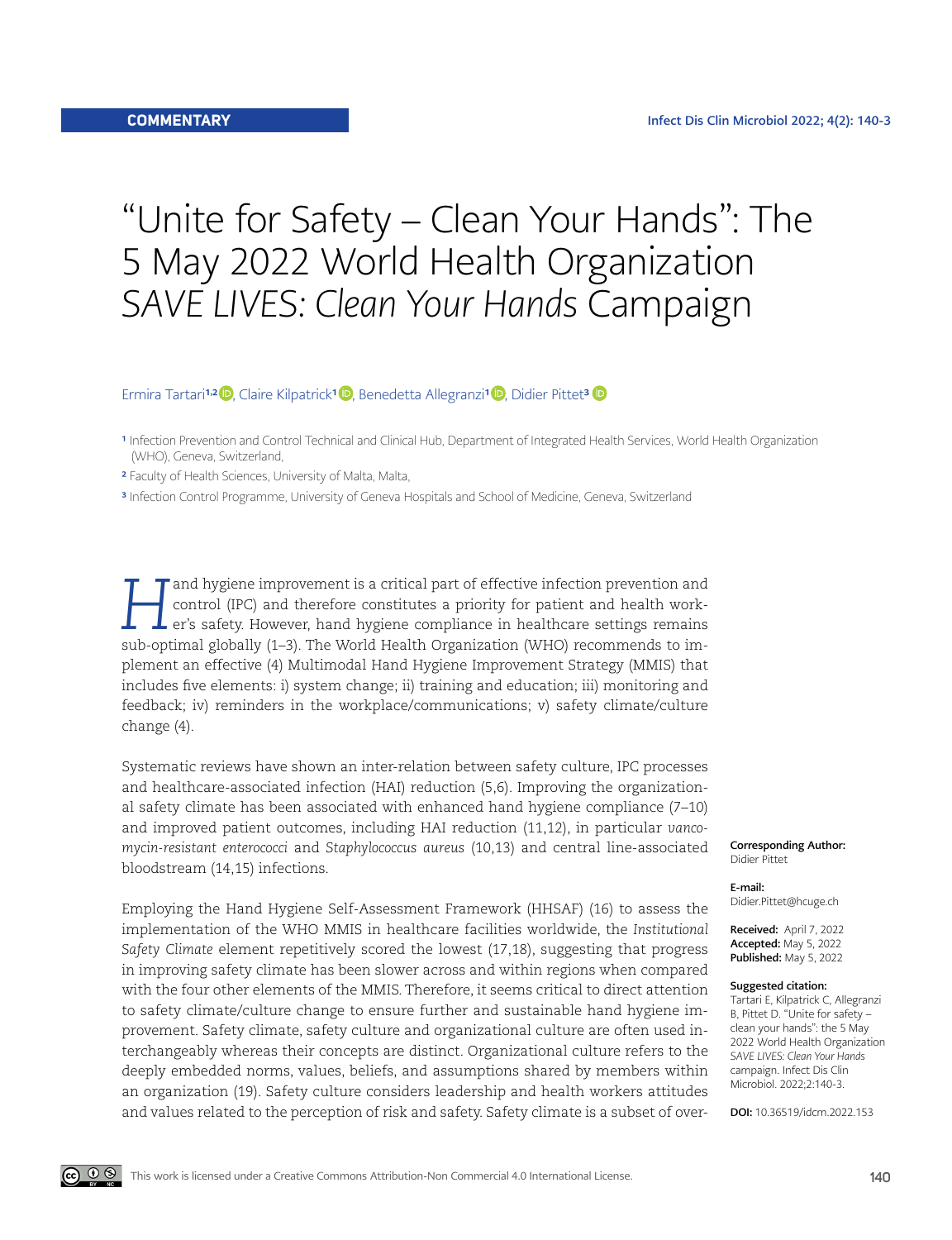

@ WHO 2022. Some rights reserved. This work is available under the CC BY-NC-SA 3.0 IGO licence.

**Figure 1.** 5 May 2022: "Unite for safety – clean your hands". 5 May 2022 WHO SAVE LIVES: *Clean Your Hands* campaign slogan and main promotional image (2022 hashtag: #HandHygiene).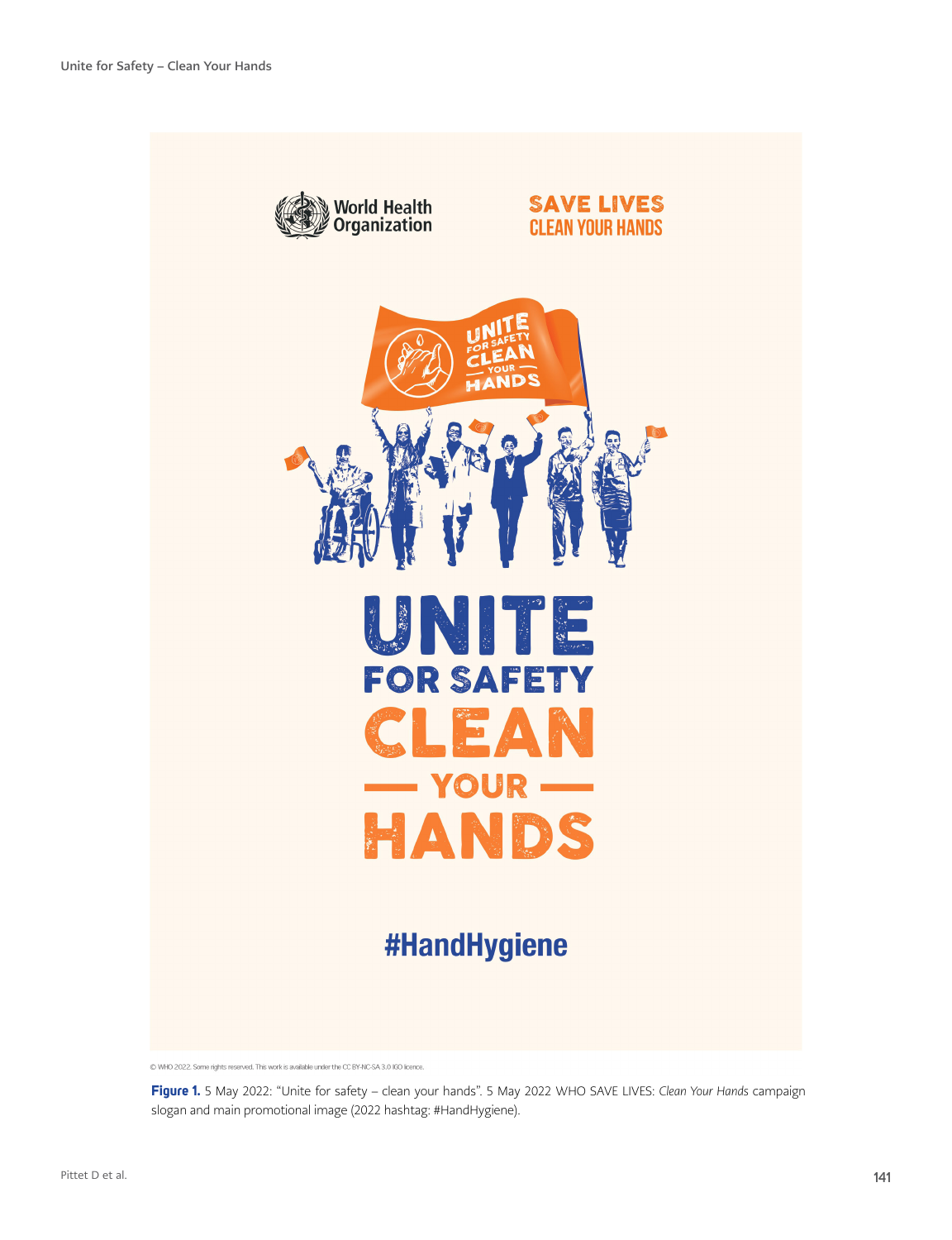| <b>Campaign participants</b> | Call to action                                                                                   |
|------------------------------|--------------------------------------------------------------------------------------------------|
| Health care workers          | "Thank you for leading by example and encouraging others to clean their hands"                   |
| IPC* practitioners           | "Thank you for engaging health workers to be part of new hand hygiene initiatives"               |
| Quality and safety leads     | "Thank you for working with infection prevention colleagues to support hand hygiene improvement" |
| <b>Facility managers</b>     | "Thank you for promoting a quality and safety culture to ensure clean hands"                     |
| Policy-makers                | "Thank you for prioritizing resources, training and programmes on hand hygiene"                  |
| People who use health care   | "Thank you for getting involved in local hand hygiene campaigns and activities"                  |

**Table 1.** Progress chart of the patient during in-hospital stay.

IPC: infection prevention and control

All the information is available on the webpage WHO SAVE LIVES: Clean Your Hands campaign and World Hand Hygiene Day 2022 [\(https://www.](https://www.who.int/campaigns/world-hand-hygiene-day/2022) [who.int/campaigns/world-hand-hygiene-day/2022](https://www.who.int/campaigns/world-hand-hygiene-day/2022)), including an advocacy toolkit offering guidance on the campaign's objectives, key messages and how to get involved.

all organizational climate that refers to employees' perceptions about the extent to which the organization values safety (for patients, health workers and the environment) (12,19). The *Institutional Safety Climate* as part of the hand hygiene MMIS refers to the environment and perceptions of patient safety issues in a healthcare facility in which hand hygiene improvement is given high priority and valued at all levels of the organization (20). This includes the perception and belief that resources are provided and available to ensure hand hygiene, particularly at the point of care. In summary, when a health facility's "quality and safety climate or culture" values hand hygiene and IPC, this results in both patients and health workers feeling protected and cared for. To prioritize clean hands at the point of care at the right times using the right agent and technique, people at all levels, including those using healthcare facilities, should focus on the importance of hand hygiene to save lives and act as key players in achieving and promoting the appropriate behaviors and attitudes towards it.

In light of the importance of this element and given the limited progress made in the last 20 years, the World Hand Hygiene Day, 5 May 2022, promotes institutional safety climate/culture change as a priority for hand hygiene improvement by adopting the slogan "Unite for safety – clean your hands" (Fig. 1). To achieve unity for safety, WHO calls all key stakeholders to participate actively (Table 1).

ெ 0 ®

Healthcare facilities can use the HHSAF (16) to track the level of progress with hand hygiene implementation, including safety climate and culture change, evaluating improvement over time. This tool also helps to develop an action plan to ensure long-term sustainability. Factors ultimately required to create and support an environment that raises awareness about patient safety and quality of care while ensuring that hand hygiene best practices are prioritized at all levels include: i) a team dedicated to the promotion and implementation of hand hygiene in the facility; ii) leadership commitment and active participation, ii) promotional activities; iii) champions and role models; iv) engagement of patients and patient organizations; v) institutional targets, accountability and reporting. Additionally, self-efficacy and individual accountability should be supported in the organization as well as nurturing of role models and champions at every level.

We call on the international community to get involved in the World Hand Hygiene Day 2022 ([https://www.who.int/campaigns/world-hand-hy](https://www.who.int/campaigns/world-hand-hygiene-day/2022)[giene-day/2022](https://www.who.int/campaigns/world-hand-hygiene-day/2022)) and work together to accelerate progress across health services. Reaffirm your commitment, unite, talk and work together on hand hygiene for future progress, sustainability and ultimately improved quality and safer care: "Unite for safety - Clean your hands!"